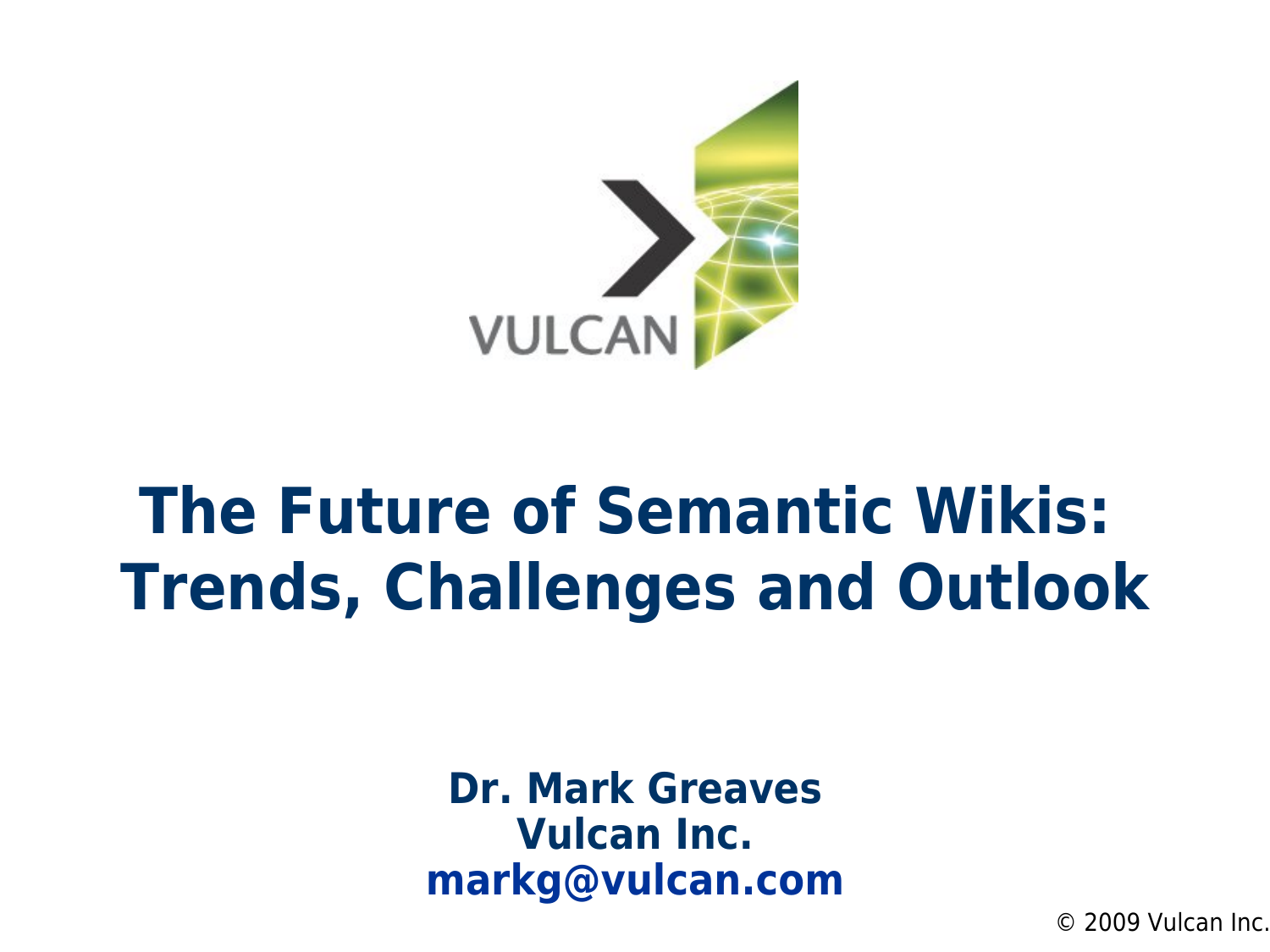## **The Semantic Wiki Series on the Ontolog Forum**

| <b>Semantic Wiki Session Title</b>                                                                                | <b>Chairs</b>                     |
|-------------------------------------------------------------------------------------------------------------------|-----------------------------------|
| A Survey of the Landscape and State-of-Art in<br>Semantic Wiki                                                    | Sebastian Schaffert & Max Voelkel |
| Semantic Wiki Technology (1): An introduction to<br>some of the Semantic Wiki Engines and Related<br>Technologies | Harold Solbrig                    |
| Semantic Wiki Technology (2): MediaWiki,<br>Semantic MediaWiki, Extensions, Add-on's and<br>other Enhancements    | Max Voelkel                       |
| Semantic Wiki Applications & Use Cases (1):<br>vertical applications                                              | Mike Dean & Peter Yim             |
| Semantic Wiki Applications & Use Cases (2):<br>horizontal applications                                            | Li Ding & Jie Bao                 |
| The Future of Semantic Wikis: Trends, Challenges<br>and Outlook                                                   | Mark Greaves and Rudi Studer      |

#### **Semantic Wiki Series Goals**

- Bring together developers, administrators, researchers, and users of semantic wikis, and provide a forum where they can share ideas and insights
- Survey the state-of-the-art in semantic wiki technology
- Get exposure to the range of use cases and applications
- Identify trends and challenges for semantic wikis

#### 2 **Audio and slides are archived at the Ontolog Forum site**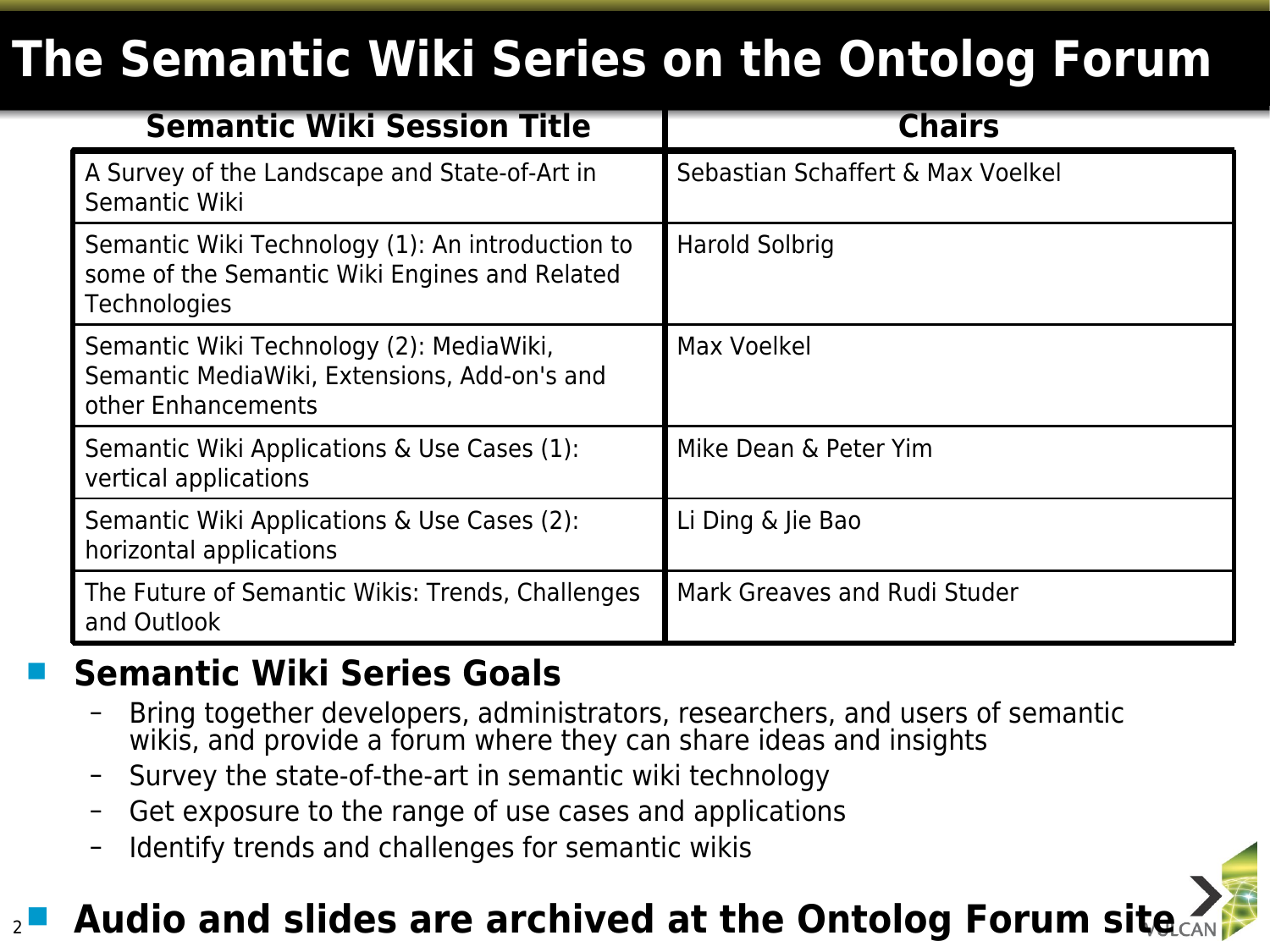#### **This Session: Trends, Challenges, and the Future**

#### **Goals for this Session**

- Cap off the 5 previous sessions, with the session chairs presenting brief overviews and perspective based on their sessions
- Provide customary lightning talks and open discussion around where the semantic wiki community is, and where it is heading

### **Two upcoming Semantic Wiki meet-up activities**

- Social Semantic Web: Where Web 2.0 Meets Web 3.0, AAAI Spring Symposium, March 23-25 at Stanford University
	- Workshop page: <http://tw.rpi.edu/sss09>
	- Symposium papers will address several blendings of semantics and social software, not just wikis
	- Informal F2F is planned afterward on Semantic MediaWiki and its extensions
- Semantic Technology Conference 2009, San Jose, CA
	- There will be several sessions and talks describing semantic wikis
	- There may be an SMW commercial user's group meeting